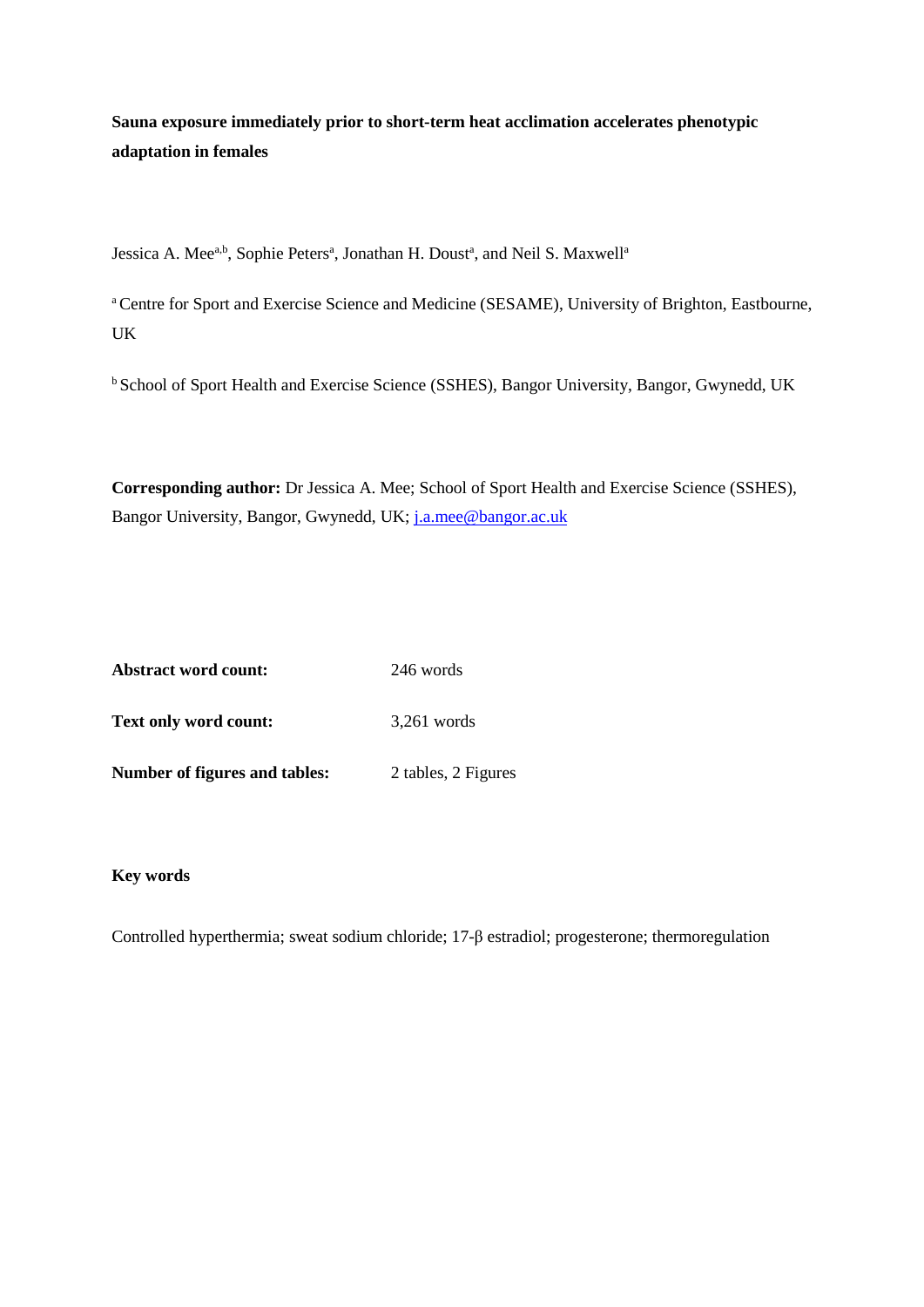# **Sauna exposure immediately prior to short-term heat acclimation accelerates phenotypic adaptation in females**

#### **Abstract**

*Objectives:* Investigate whether a sauna exposure prior to short-term heat acclimation (HA) accelerates phenotypic adaptation in females.

*Design:* Randomised, repeated measures, cross-over trial.

*Methods:* Nine females performed two 5-d HA interventions (controlled hyperthermia  $T_{re} \geq 38.5^{\circ}C$ ), separated by 7-wk, during the follicular phase of the menstrual cycle confirmed by plasma concentrations of 17-β estradiol and progesterone. Prior to each 90-min HA session participants sat for 20-min in either a temperate environment (20°C, 40% RH; HAtemp) wearing shorts and sports bra or a hot environment (50°C, 30% RH) wearing a sauna suit to replicate sauna conditions (HA<sub>sauna</sub>). Participants performed a running heat tolerance test (RHTT) 24-hr pre and 24-hr post HA.

*Results:* Mean heart rate (HR)  $(85 \pm 4 \text{ vs. } 68 \pm 5 \text{ bpm}, p \le 0.001)$ , sweat rate  $(0.4 \pm 0.2 \text{ vs. } 0.0 \pm 0.0 \text{ L/hr}^1$ , p≤0.001), and thermal sensation (6±0 vs. 5±1, p=0.050) were higher during the sauna compared to temperate exposure. Resting rectal temperature  $(T_{re})$  (-0.28±0.16°C), peak  $T_{re}$  (-0.42±0.22°C), resting HR (-10 $\pm$ 4 bpm), peak HR (-12 $\pm$ 7 bpm), T<sub>re</sub> at sweating onset (-0.29 $\pm$ 0.17°C) (p $\leq$ 0.001), thermal sensation (-0.5 $\pm$ 0.5; p=0.002), and perceived exertion (-3 $\pm$ 2; p $\leq$ 0.001) reduced during the RHTT, following  $HA_{sauna}$ ; but not  $HA_{temp}$ . Plasma volume expansion was greater following  $HA_{sauna}$  ( $HA_{sauna}$ ) 9 $\pm$ 7%; HA<sub>temp</sub>, 1 $\pm$ 5%; p=0.013). Sweat rate (p $\leq$ 0.001) increased and sweat NaCl (p=0.006) reduced during the RHTT following HA<sub>sauna</sub> and HA<sub>temp</sub>.

*Conclusions:* This novel strategy initiated HA with an attenuation of thermoregulatory, cardiovascular, and perceptual strain in females due to a measurably greater strain in the sauna compared to temperate exposure when adopted prior to STHA.

#### **Key words**

Controlled hyperthermia; sweat sodium chloride; 17-β estradiol; progesterone; thermoregulation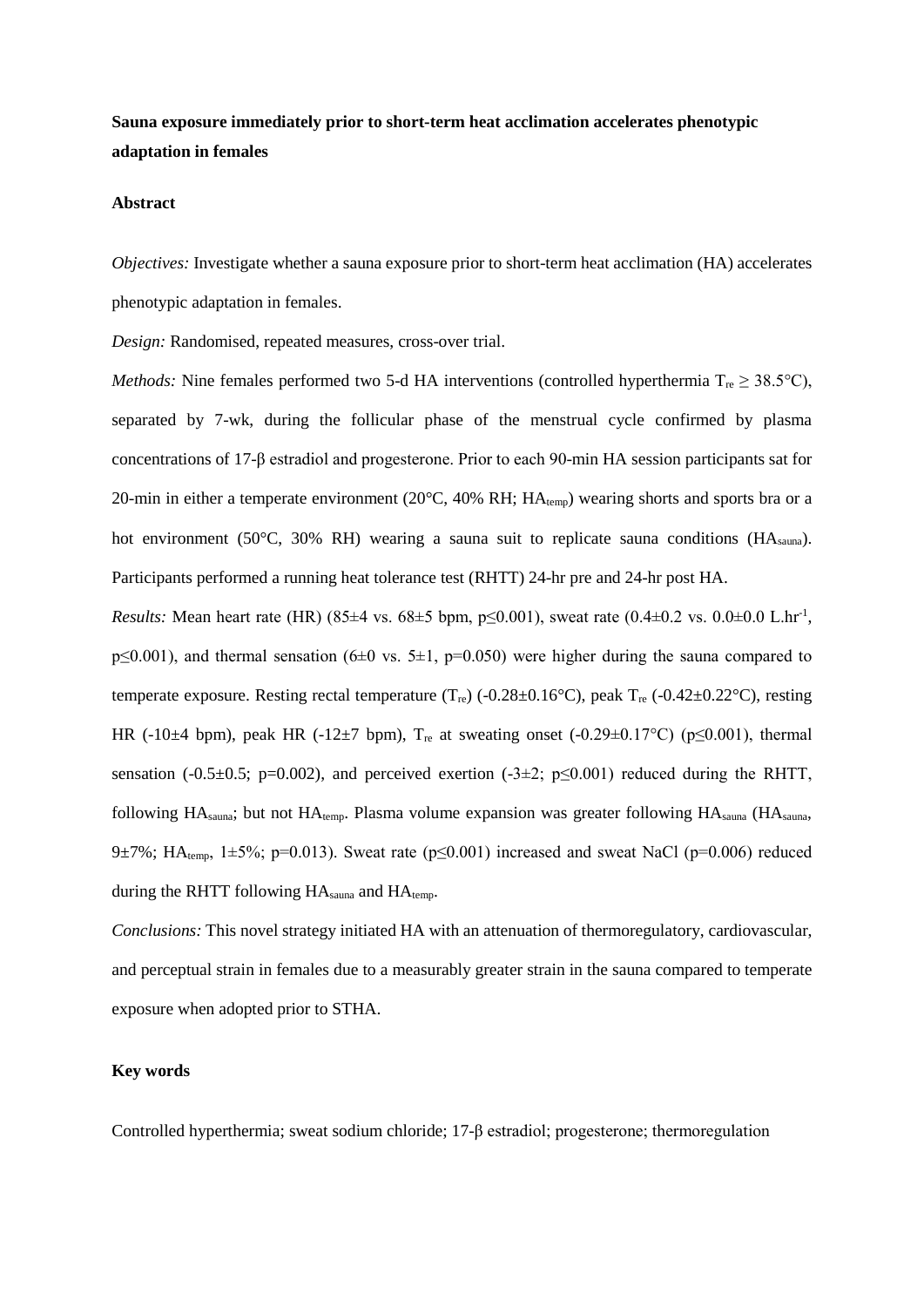#### **Introduction**

Heat acclimation (HA) improves thermal comfort<sup>1</sup>, submaximal exercise performance and maximal aerobic capacity in the heat<sup>2</sup>. The benefits arise from enhanced sudomotor and skin blood flow responses, cardiovascular stability, and an improved fluid balance<sup>3</sup>. As a result, HA is the consensus recommendation strategy to attenuate the physiological strain associated with training and competing in the heat<sup>4</sup>. However, there remains a paucity of data concerning best practice for HA in females, who appear to take longer to adapt compared to males<sup>5</sup>. Consequently, female athletes are implementing HA strategies based upon research in male participants. Accordingly, females may be adopting sub-optimal strategies for alleviating physiological strain.

Sunderland and colleagues reported improved thermal comfort and an increase in distance covered during a high intensity intermittent running test in females, following four intermittent HA sessions over 10-d, despite no differences in typical adaptive response, including resting rectal temperature  $(T_{\text{re}})$ , heart rate (HR), and whole body sweat rate (SWR)<sup>6</sup>. Furthermore, following short-term controlled hyperthermia HA ( $T_{re} = 38.5^{\circ}C^{5}$ , an optimised HA method due to the maintenance of the endogenous stimulus<sup>7,8,</sup> females only demonstrated partial adaptation<sup>5</sup>, evidenced by an increase in SWR<sup>5</sup> and significant increases in Hsp72 mRNA<sup>9</sup> despite no changes in cardiovascular and thermoregulatory responses, when compared to males. An attenuation of thermoregulatory and cardiovascular strain was only observed in females following long-term HA<sup>5</sup>. Despite controlling for the endogenous stimulus for adaptation ( $T_{re} = 38.5^{\circ}$ C), the controlled hyperthermia HA method may constrain adaptation in females compared with males due to a lower metabolic heat production and thus evaporative requirement during the HA sessions since exercise intensity was set to  $65\%$  of  $\rm\dot{VO}_2$  max. The absence of evidence concerning short-term HA  $(\leq$ 5-d) protocols that are effective for female athletes' is problematic since it is a preferred regime that incurs less disruption to quality training prior to competition compared with more traditional HA protocols<sup>8</sup>. A HA method for accelerating the adaptive response in females, without further disrupting training is desirable.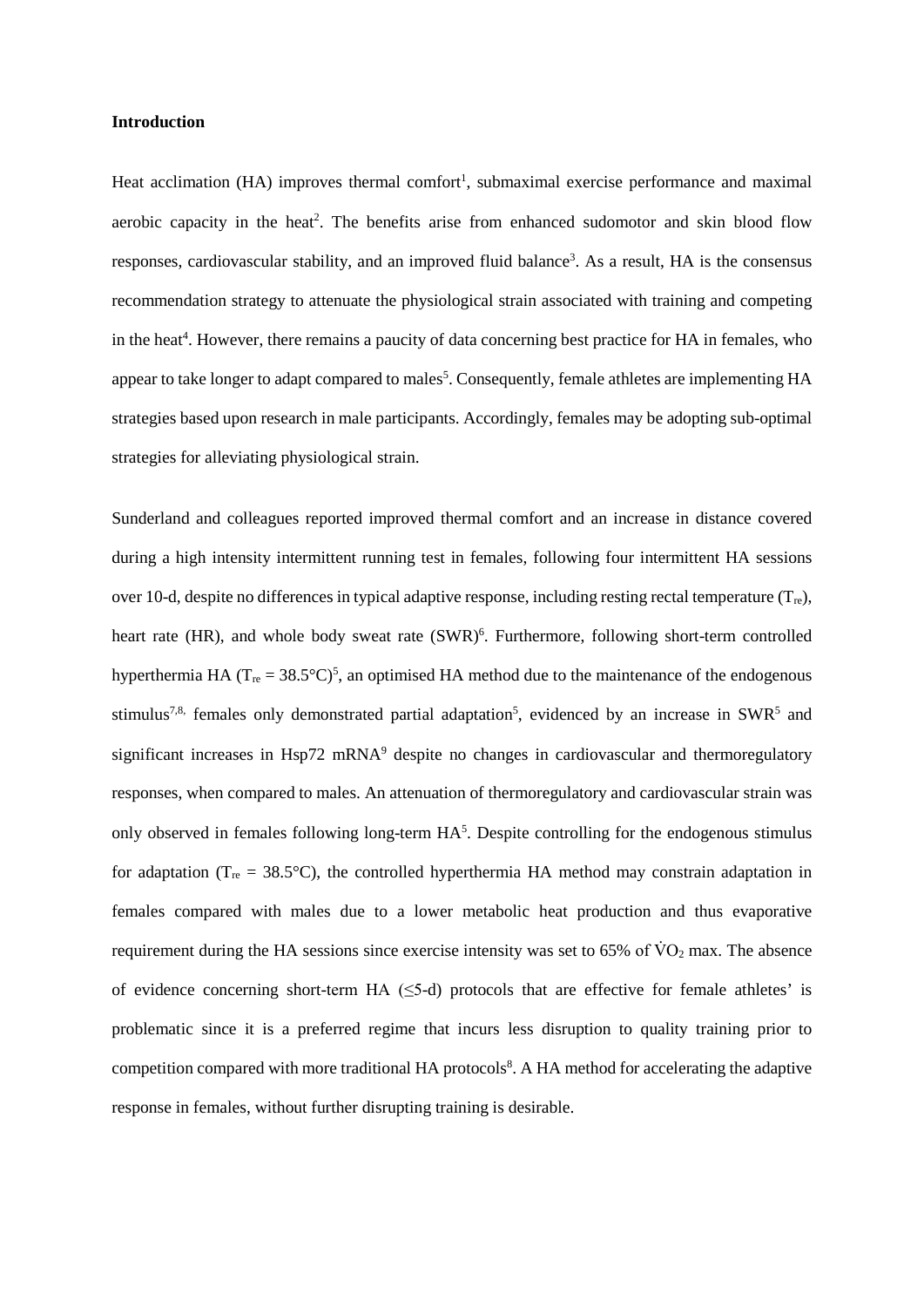A novel, yet unexplored approach to accelerating heat adaptation over a short-term timescale is combining passive heat exposures with controlled hyperthermia HA. Related support for this practice comes from studies demonstrating thermoregulatory adaptation and performance benefits following passive HA using sauna exposures<sup>10,11</sup> and hot water immersion<sup>12</sup>. However, these methods demonstrate similar adaptation responses to that observed following controlled hyperthermia HA alone. Combining a passive exposure to sauna conditions with controlled hyperthermia HA may develop a greater stimulus for adaptation in females. The use of sauna suits during training results in a reduction in resting heart rate (-4 bpm), systolic (-2 mmHg) and diastolic (-3 mmHg) blood pressure, combined with an improved ventilatory threshold (+5.6% of  $\rm \dot{V}O_2$  max) and  $\rm \dot{V}O_2$  max (4.3 mL.kg<sup>-1</sup>.min<sup>-1</sup>)<sup>13</sup>. Thus, sauna suits may offer a practical and portable surrogate for classical HA via chamber acclimation or in-situ acclimatization compare to other thermal treatments.

It is essential to establish effective short-term HA methods for females, who appear to take longer to adapt compared to males<sup>5</sup> whilst limiting the exercise stimulus, to reduce interference with daily training. In the present study, we investigated thermoregulatory, cardiovascular, and sudomotor responses following a period of adaptation to sauna conditions immediately prior to controlled hyperthermia HA over a short-term timescale. It was hypothesised that a sauna exposure immediately prior to HA would result in a greater adaptation compared with HA alone.

#### **Methods**

Nine female athletes (Mean  $\pm$  SD: age 22  $\pm$  4-yr; body mass 59.33  $\pm$  11.55 kg; height 1.64  $\pm$  0.01 m;  $\text{VO}_2$ -max 50  $\pm$  4 mL.kg<sup>-1</sup>.min<sup>-1</sup>) provided written informed consent prior to their participation in the current study. Participants regularly undertook  $6 \pm 2$  h.wk<sup>-1</sup> of endurance exercise; during the testing period participants were required to reduce this by 2.5 h.wk<sup>-1</sup> which was the typical time spent cycling to attain the target core temperature of 38.5°C. Confounding variables of smoking, caffeine, alcohol, generic supplementation and prior thermal exposure were controlled in line with previous work in the  $field<sup>14</sup>$ . To reduce the influence of hormonal fluctuations across the menstrual cycle on thermoregulatory responses, participants performed all trials between the third and tenth day after the onset of their self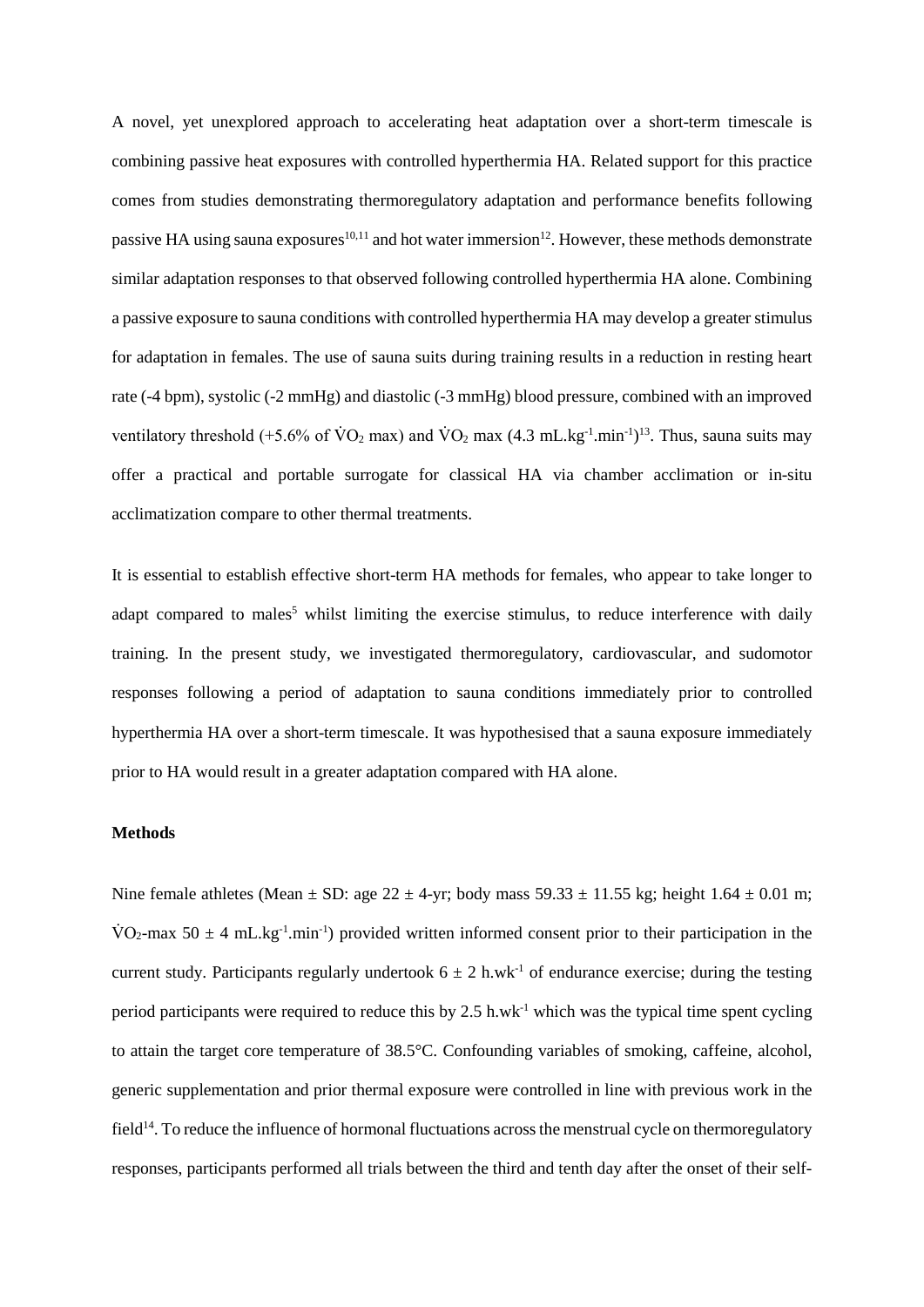reported menstrual cycle. Female participants  $(n = 4)$  using oral contraceptives performed the experimental session during the no pill/ placebo phase of oral contraceptive use. To confirm hormonal status a venous blood sample was taken on the day of each experimental trial. No experimental sessions had to be withdrawn following analysis of the blood samples. This study was approved by the Institution's ethics committee for human investigation and conducted in accordance with the Declaration of Helsinki (2013).

In a randomised, cross-over design, participants completed two 5-d HA interventions separated by 7 wk to ensure the decay of adaptation<sup>15</sup> (Figure 1). Participants completed a running heat tolerance test (RHTT) 24-hr prior (RHTT<sub>1</sub>) and 24-hr following (RHTT<sub>2</sub>) HA. All trials were completed between December and March (mean temperature 5°C) and scheduled for the same time of day (0700 – 0900 hr).

Prior to assessment of maximal aerobic capacity ( $\rm\dot{VO_{2}}$ -max), nude body mass was measured to the nearest 0.01 kg (ADAM GFK 150, USA). An incremental cycling test was performed in temperate laboratory conditions (20°C, 40% relative humidity [RH]) using a cycle ergometer (Monark e724, Vansbro, Sweden) to determine  $\text{VO}_2$ -max. Power output was set to 80 W, and increased by 20 W.min-<sup>1</sup> until volitional exhaustion.  $\rm\ddot{V}O_{2}$ -max was determined as the highest  $\rm\ddot{V}O_{2}$  (Metalyser 3B, Cortex, Leipzig, Germany) averaged over a 30-s period.  $VO<sub>2</sub>$ -max was confirmed via the attainment of a HR (Polar Electro Oyo, Kempele, Finland) within 10 bpm of age-predicted maximum, a respiratory exchange ratio  $\geq 1.15$ , and a capillary lactate value  $\geq 8$  mMol.L<sup>-1</sup>. A regression equation for oxygen consumption and power was solved to provide the required intensity  $(65\% \text{ VO}_2\text{-max})$  for the experimental exercise bouts.

Prior to all experimental trials and heat acclimation sessions a standardised pre-trial preparation occurred. Two hours prior to arrival to the laboratory, participants consumed 3-5 mL.kg<sup>-1</sup> of water. Euhydration was confirmed when body mass was within 1% of the participants daily average and osmolality was  $\leq 700$  mOsm.kg<sup>-1</sup> following analysis of a mid-flow urine sample. This experimental control was not violated for any trials. Towel-dried, nude body mass was recorded to the nearest gram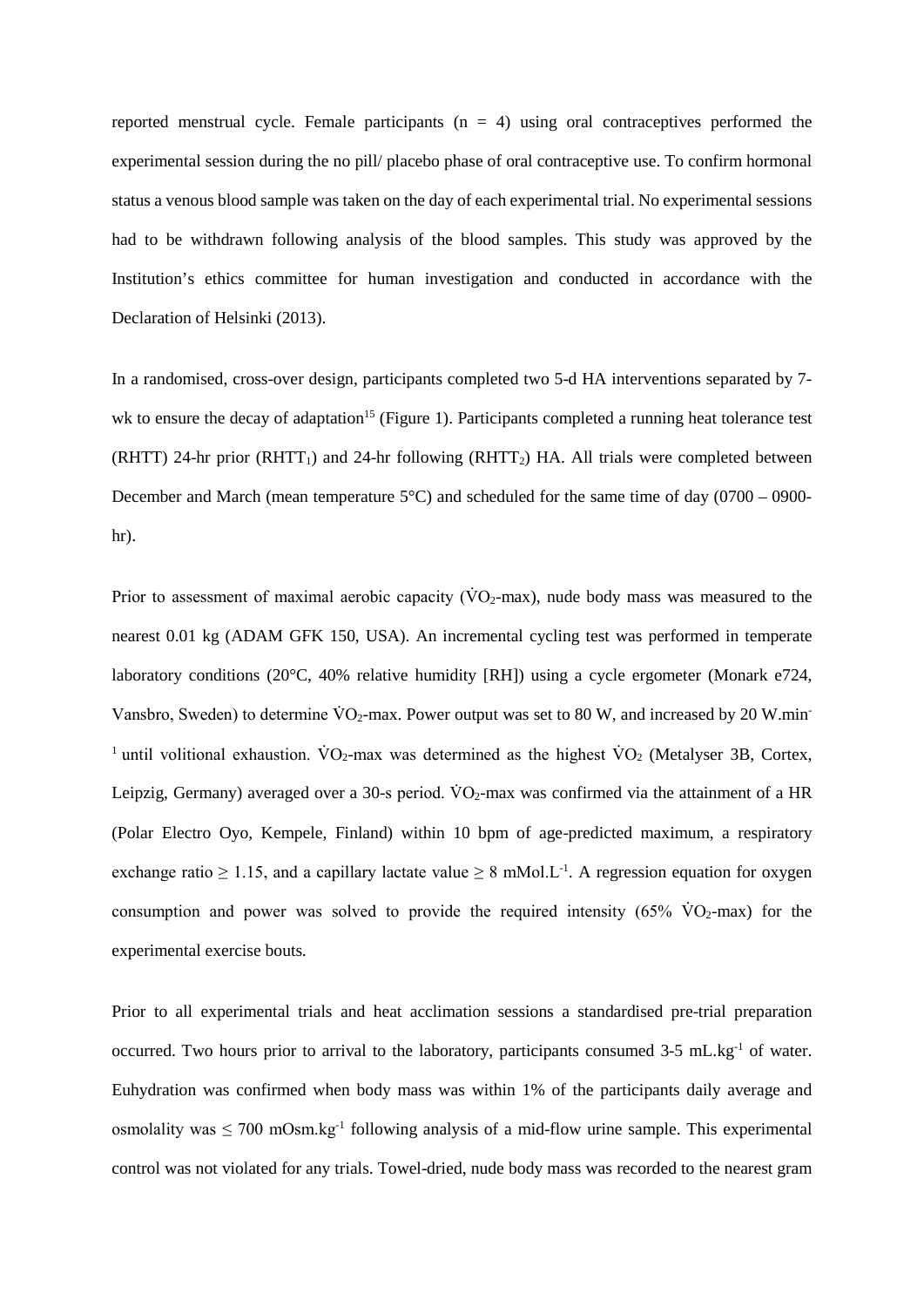before and after all trials as a measure of SWR; with no fluid permitted between measurements. A rectal thermometer (Henley, Reading, UK) inserted 10 cm past the anal sphincter was used to monitor  $T_{re}$  and a HR monitor was affixed to the chest (Polar Electro Oyo, Kempele, Finland) to monitor HR. Exercise was terminated if  $T_{re} \geq 39.7$ °C.

In addition to the standardised pre-trial preparation and prior to the RHTT, skin thermistors (Eltek Ltd, Cambridge, UK) were attached to the mid-belly of the pectoralis major, triceps brachii, rectus femoris, and gastrocnemius and connected to a data logger (Squirrel 1000 series, Eltek Ltd., UK). Mean skin temperature was subsequently calculated<sup>16</sup>. Following 20-min seated rest in temperate conditions (20°C, 40% RH), capillary blood samples were collected in duplicate to estimate plasma volume expansion<sup>17</sup>. In addition, a 6 mL whole blood sample was taken from the antecubital vein into an EDTA tube. Plasma was immediately separated and stored in -83°C for subsequent analysis. Plasma concentrations of 17β-estradiol and progesterone were quantified in duplicate using commercially available ELIZA assay kits (Abcam plc, UK) and analysed in accordance with manufacturer's guidelines to confirm that trials occurred in the follicular phase of the menstrual cycle.

Participants entered an environmental chamber (WatFlow control system, TISS, Hampshire, UK) for the RHTT which involved 30-min running at 9 km.hr<sup>-1</sup>, 2% gradient in 40°C and 40% RH<sup>18</sup>. Breathby-breath expired air was measured using an online gas analyser (Metalyser 3B, Cortex, Leipzig, Germany) and metabolic heat production was subsequently calculated in accordance with the guidelines of Cramer and Jay<sup>19</sup>. At 5-min intervals  $T_{re}$ , HR, and skin temperature were recorded. At 10-min intervals thermal sensation (TS) and ratings of perceived exertion (RPE) were recorded.

Forearm sweat samples were collected during the first 15-min of the RHTT using a Macroduct sweat collector (Wescor, Logan, UT). The skin was cleaned with deionized water and dried before securing the sweat collector at the midpoint of the anterior forearm using a Velcro strap, which prevented leakage and sample contamination. When sweat entered the spiral tubing of the sweat collector it mixed with blue dye for simple visual identification of the onset of sweating. The forearm sweat samples were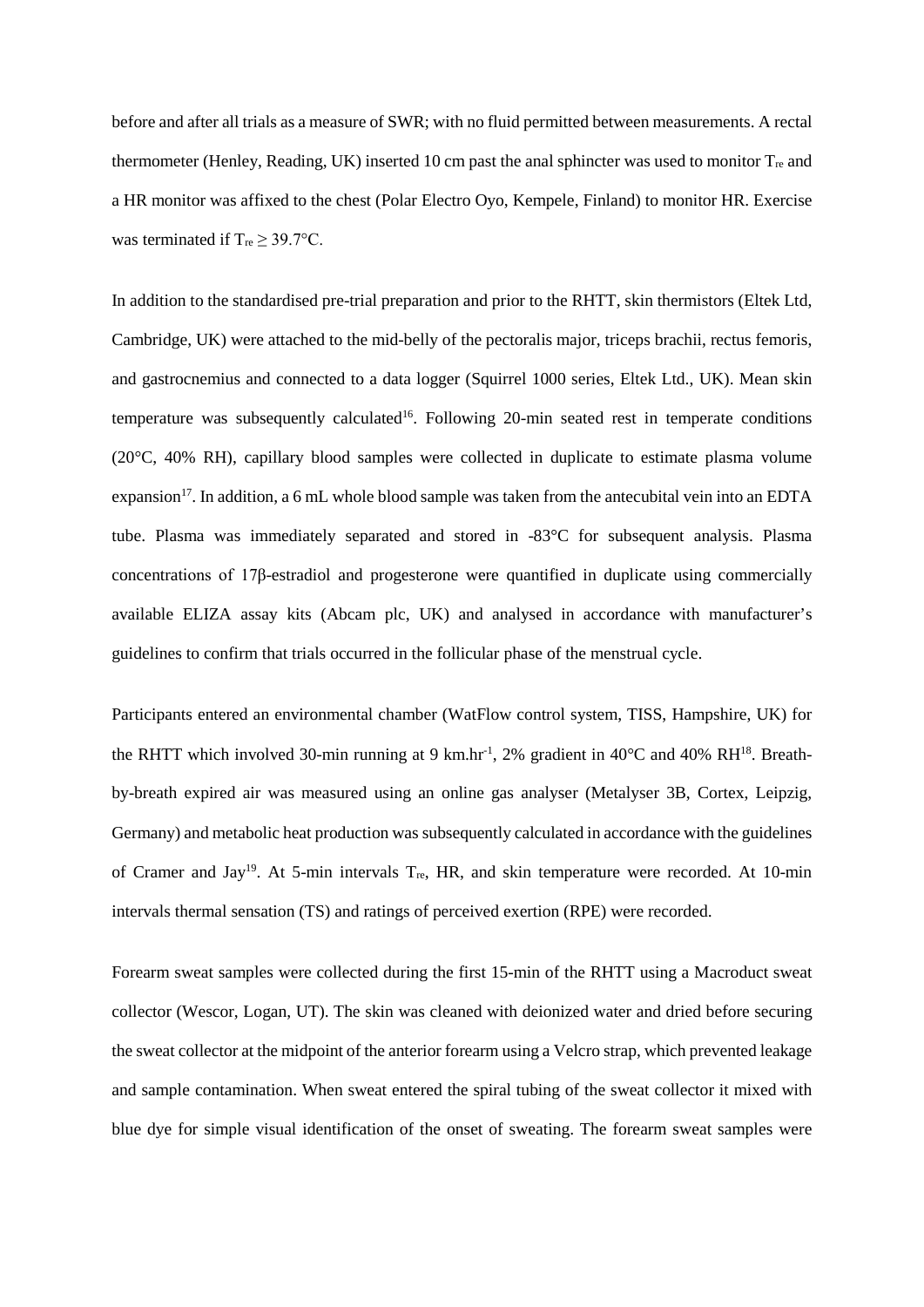analysed in duplicate for sodium chloride (NaCl) using a sweat conductivity analyser (Sweat Chek 3120, Wescor, UK).

Heat acclimation sessions were preceded by 20-min seated rest in either in a temperate environment (20 $^{\circ}$ C, 40% RH) wearing shorts and a sports bra (HA<sub>temp</sub>) or a hot environment (50 $^{\circ}$ C, 30% RH), wearing a 100% Vinyl sauna suit (HAsauna). Participants' nude body mass was recorded prior to participants completing the 90-min controlled hyperthermia HA session in 40°C, 40% RH wearing shorts and a sports bra. Exercise intensity was set at  $65\%$  VO<sub>2</sub>-max from the outset and adjusted to establish and maintain a  $T_{\text{re}} \geq 38.5^{\circ}\text{C}$ . Measures of  $T_{\text{re}}$  and HR were recorded at 5-min intervals.

All data were checked for normality and sphericity. Two-way repeated measures analysis of variance (ANOVA; intervention x trial) were used to assess differences in physiological measures pre and post HA. Paired samples t-tests were performed to assess differences between training parameters and plasma volume expansion. When a main effect or interaction effect was observed, Bonferroni corrected pair-wise comparisons revealed where the differences occurred. All other data were analysed using a standard statistical package (SPSS version 20.0, IBM, USA) and reported as mean  $\pm$  SD unless otherwise stated. Statistical significance was accepted at the level of  $p \le 0.05$ . Effect sizes for main effects and interactions are presented as partial eta squared  $(pp<sup>2</sup>)$  while Cohen's d was used to evaluate differences between two related samples.

In addition to null hypothesis testing, magnitude based inferences were also used for analysis. For the RHTT data only, 90% confidence interval (CI) and the probabilities of whether the true (unknown) differences were lower, similar or higher than the smallest worthwhile change was calculated using Hopkins<sup>20</sup> spreadsheet. The qualitative chances of either higher or lower differences were evaluated as follows; 1%, almost certainly not; 1–5%, very unlikely; 5–25%, unlikely; 25–75%, possible; 75–95%, likely; 95–99%, very likely; >99%, almost certain. The smallest worthwhile change for each variable was determine from a recent meta-analysis on heat acclimation responses<sup>21</sup> for resting  $T_{\text{re}}$  (-0.18°C), peak Tre (-0.31ºC), peak skin temperature (-0.57ºC), HR rest (–6 bpm), HR peak (-12 bpm), PV (4.3%), SWR (38%), sweat NaCl (-22),  $T_{\text{re}}$  at onset of sweating (-0.28°C), thermal sensation (-0.9), and RPE (-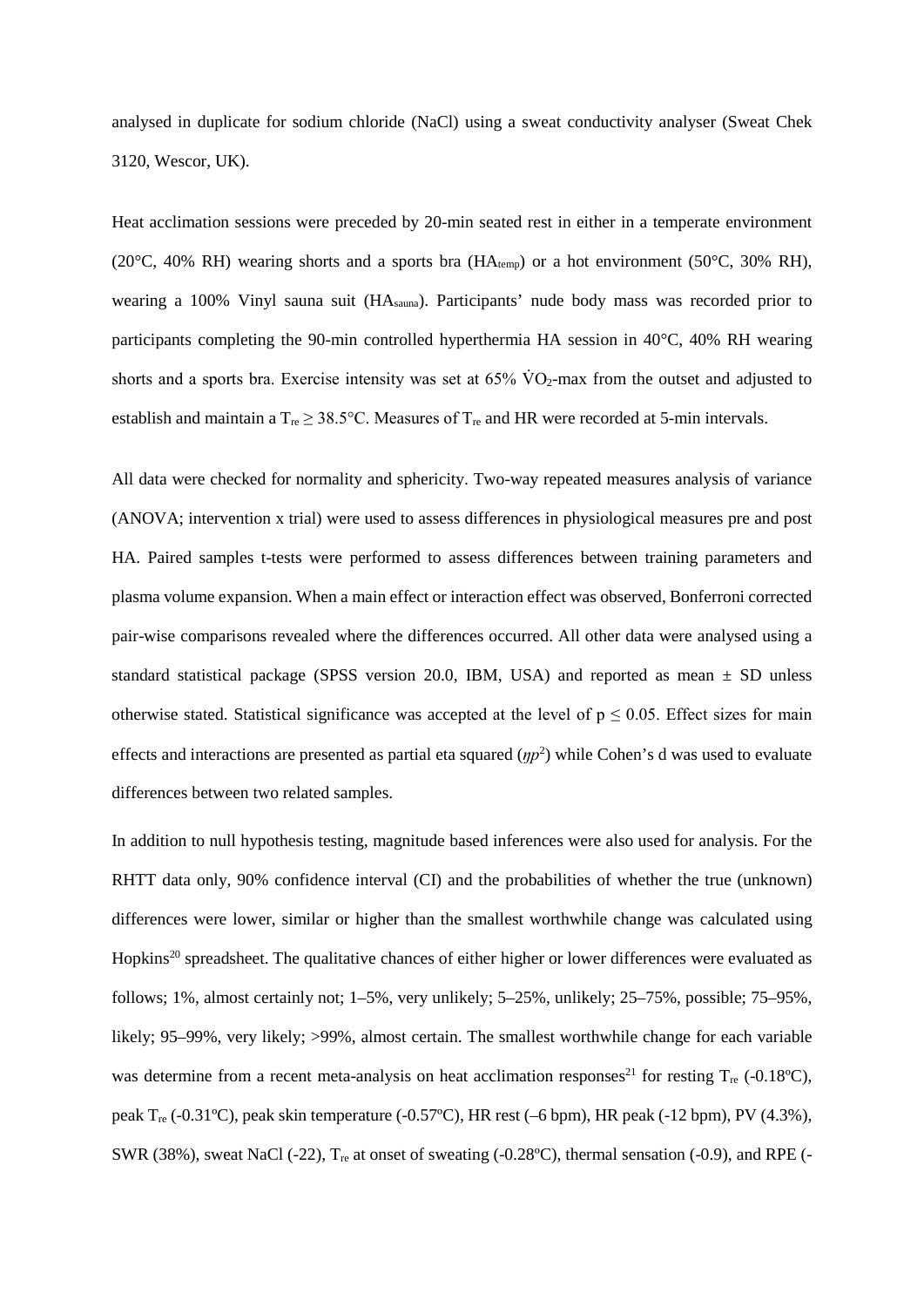#### **Results**

Table 1 presents the physiological, perceptual and performance responses between HA<sub>temp</sub> and HA<sub>sauna</sub>. Mean HR (t<sub>(8)</sub> = 6.143, p  $\leq$  0.001, d = 2.047), SWR (t<sub>(8)</sub> = 6.340, p  $\leq$  0.001, d = 2.113), and TS (t<sub>(8)</sub> = 2.309,  $p = 0.050$ ,  $d = 0.770$ ) were higher during the 20-min sauna compared to the temperate exposure. There were no differences in mean  $T_{\text{re}}$  between the two interventions during the 20-min sauna and temperate exposure  $(t_{(8)} = 2.121, p = 0.067, d = 0.707)$ .

During the heat acclimation sessions no differences were observed between interventions for duration spent with a  $T_{re} \ge 38.5^{\circ}\text{C}$  (t<sub>(8)</sub> = 0.160, p = 0.876, d = 0.053), exercise duration (t<sub>(8)</sub> = 0.448, p = 0.666, d = 0.149), relative exercise intensity (t<sub>(8)</sub> = 2.147, p = 0.064, d = 0.716), total work (t<sub>(8)</sub> = 0.954, p = 0.368, d = 0.318), mean  $T_{\text{re}}$  (t<sub>(8)</sub> = 0.654, p = 0.532, d = 0.218), and mean HR (t<sub>(8)</sub> = 0.410, p = 0.693, d  $= 0.137$ ) during the controlled hyperthermia HA sessions. However, sweat NaCl concentrations were higher during the HA<sub>temp</sub> sessions compared to HA<sub>sauna</sub> ( $t_{(8)} = 3.345$ ,  $p = 0.010$ ,  $d = 1.115$ ).

There were no differences between the RHTT trials for measures of urine osmolality ( $F_{(3, 24)} = 0.507$ , p = 0.981,  $np^2$  = 0.060), progesterone (F<sub>(3, 24)</sub> = 3.452, p = 0.057,  $np^2$  = 0.056) and 17β-estradiol concentrations (F<sub>(3, 24)</sub> = 2.348, p = 0.098,  $np^2$  = 5.180).

Table 2 presents the physiological and perceptual changes from  $RHTT_1$  to  $RHTT_2$  in the  $HA_{\text{sauna}}$  and HAtemp and the quantitative chance that the true difference was higher/trivial/lower. There was an interaction effect between RHTT and intervention for resting  $T_{re}$  (F<sub>(1, 8)</sub> = 24.636, p  $\leq$  0.001,  $\eta p^2$  = 0.755), peak T<sub>re</sub> (F<sub>(1, 8)</sub> = 18.951, p = 0.002,  $np^2$  = 0.703) and peak skin temperature (F<sub>(1, 8)</sub> = 7.409, p = 0.026,  $\eta p^2 = 0.481$ ). No differences were observed in resting T<sub>re</sub> (p = 0.528, d = 0.201), peak T<sub>re</sub> (p = 0.888, d  $= 0.041$ ), or peak skin temperature (p = 0.091, d = 0.512) during RHTT<sub>1</sub>. Resting T<sub>re</sub> (p  $\leq 0.001$ , d = 1.308; Figure 2A), peak  $T_{re}$  ( $p \le 0.001$ ,  $d = 1.857$ ; Figure 2B) and peak skin temperature ( $p = 0.015$ , d  $= 1.123$ ) reduced from RHTT<sub>1</sub> to RHTT<sub>2</sub> in HA<sub>sauna</sub>; but not HA<sub>temp</sub> (p > 0.05).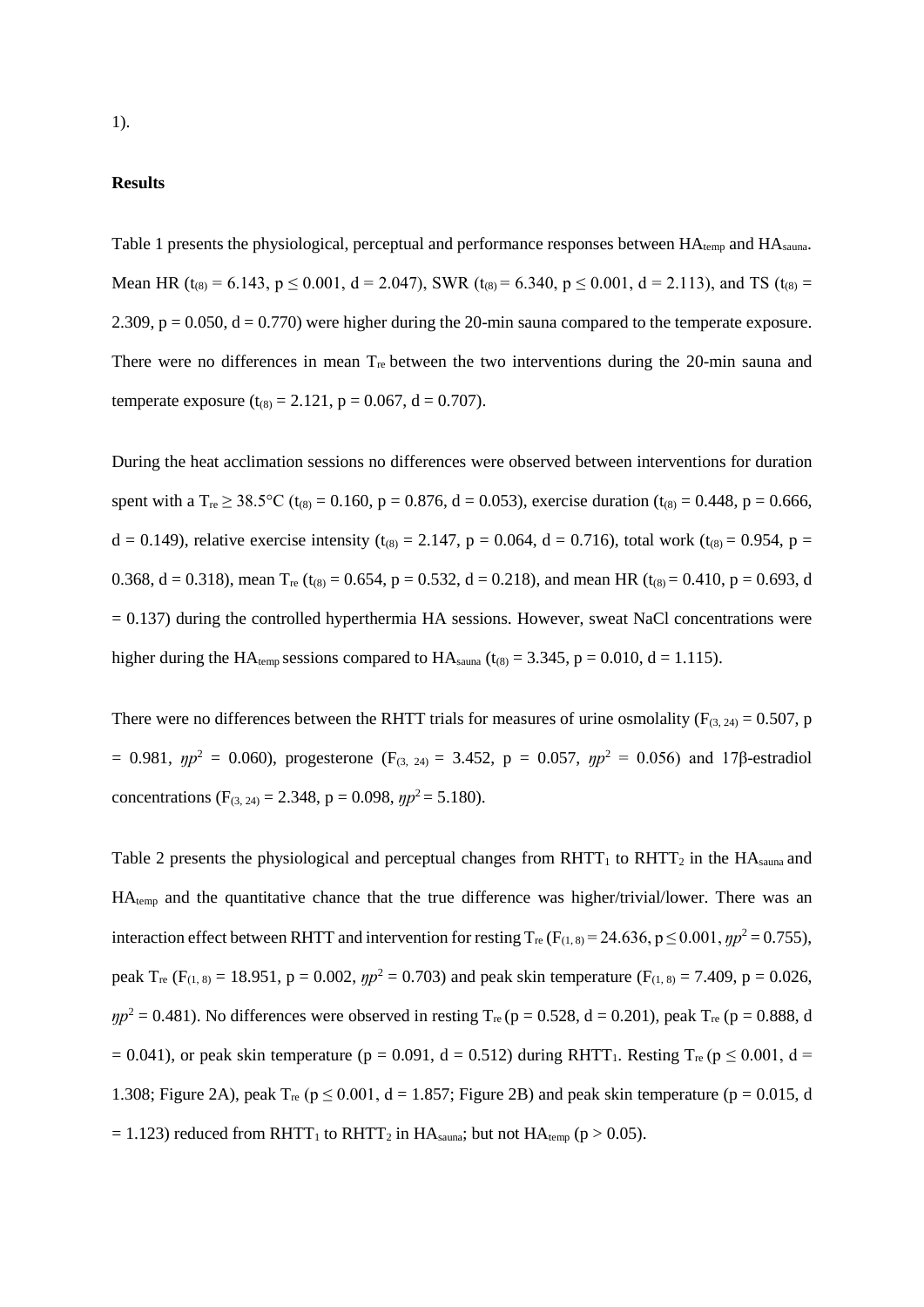There was an interaction effect between RHTT and intervention for HR rest ( $F_{(1, 8)} = 6.545$ ,  $p = 0.035$ ,  $\eta p^2 = 0.447$ ) and HR peak (F<sub>(1, 8)</sub> = 8.983, p = 0.017,  $\eta p^2 = 0.406$ ). No differences were observed in HR rest (p = 0.172, d = 0.492) and HR peak (p = 0.657, d = 0.153) during RHTT<sub>1</sub>. HR rest (p  $\leq$  0.001, d = 2.311; Figure 2C) and HR peak ( $p \le 0.001$ ,  $d = 1.638$ ; Figure 2D) reduced from RHTT<sub>1</sub> to RHTT<sub>2</sub> in  $HA_{sauna}$ ; but not  $HA_{temp}$  (p > 0.05; Figure 2). Plasma volume expansion was greater in  $HA_{sauna}$  compared to HA<sub>temp</sub> (t<sub>(8)</sub> = -3.163, p = 0.013, d = 1.071). Metabolic heat production reduced from RHTT<sub>1</sub> to RHTT<sub>2</sub> following both interventions (HAsauna -0.8  $\pm$  1.0 W.kg<sup>-1</sup>; HAtemp -0.3  $\pm$  0.7 W.kg<sup>-1</sup>; F<sub>(1, 8)</sub> = 10.896,  $p = 0.011$ ,  $\eta p^2 = 0.577$ ).

SWR increased (F<sub>(1, 8)</sub> = 49.982,  $p \le 0.001$ ,  $\eta p^2 = 0.862$ ) and sweat NaCl reduced (F<sub>(1, 8)</sub> = 32.900,  $p \le$ 0.001,  $np^2 = 0.804$ ; Figure 2E) from RHTT<sub>1</sub> to RHTT<sub>2</sub> following both interventions. There was an interaction effect between RHTT and intervention for  $T_{re}$  at onset of sweating ( $F_{(1, 8)} = 12.386$ ,  $p = 0.008$ ,  $\eta p^2 = 0.608$ ). No differences were observed in the T<sub>re</sub> at onset of sweating (p = 0.989, d = 0.011) during RHTT<sub>1</sub>, however T<sub>re</sub> at onset of sweating reduced from RHTT<sub>1</sub> to RHTT<sub>2</sub> in HA<sub>sauna</sub> ( $p \le 0.001$ , d = 1.744; Figure 2F); but not  $HA_{temp}$  ( $p = 0.137$ ,  $d = 1.550$ ).

There was an interaction effect between RHTT and intervention for TS ( $F_{(1, 8)} = 67.600$ ,  $p \le 0.001$ ,  $\eta p^2$  $= 0.894$ ) and RPE (F<sub>(1, 8)</sub> = 24.143, p = 0.001,  $pp^2 = 0.751$ ). No differences were observed in TS (p = 1.000, d = 0.000) and RPE (p = 0.347, d = 0.333) during RHTT<sub>1</sub>. TS (p = 0.002, d = 1.168) and RPE (p  $\leq$  0.001, d = 2.002) reduced from RHTT<sub>1</sub> to RHTT<sub>2</sub> in HA<sub>sauna</sub>; but not HA<sub>temp</sub> (p > 0.05; TS).

#### **Discussion**

The aim of this study was to investigate the effect of a sauna exposure immediately prior to short-term HA on thermal adaptation in females. Our novel findings indicate such sauna exposures to be an effective strategy to accelerate adaptation compared to controlled hyperthermia HA alone, evidenced by a reduction in resting  $T_{\text{re}}$  (-0.28°C) and HR (-10 bpm), exercising  $T_{\text{re}}$  (-0.42°C), HR (-12 bpm), TS (-1.0), and RPE (-2), combined with plasma volume expansion (+9%), a reduction in the onset of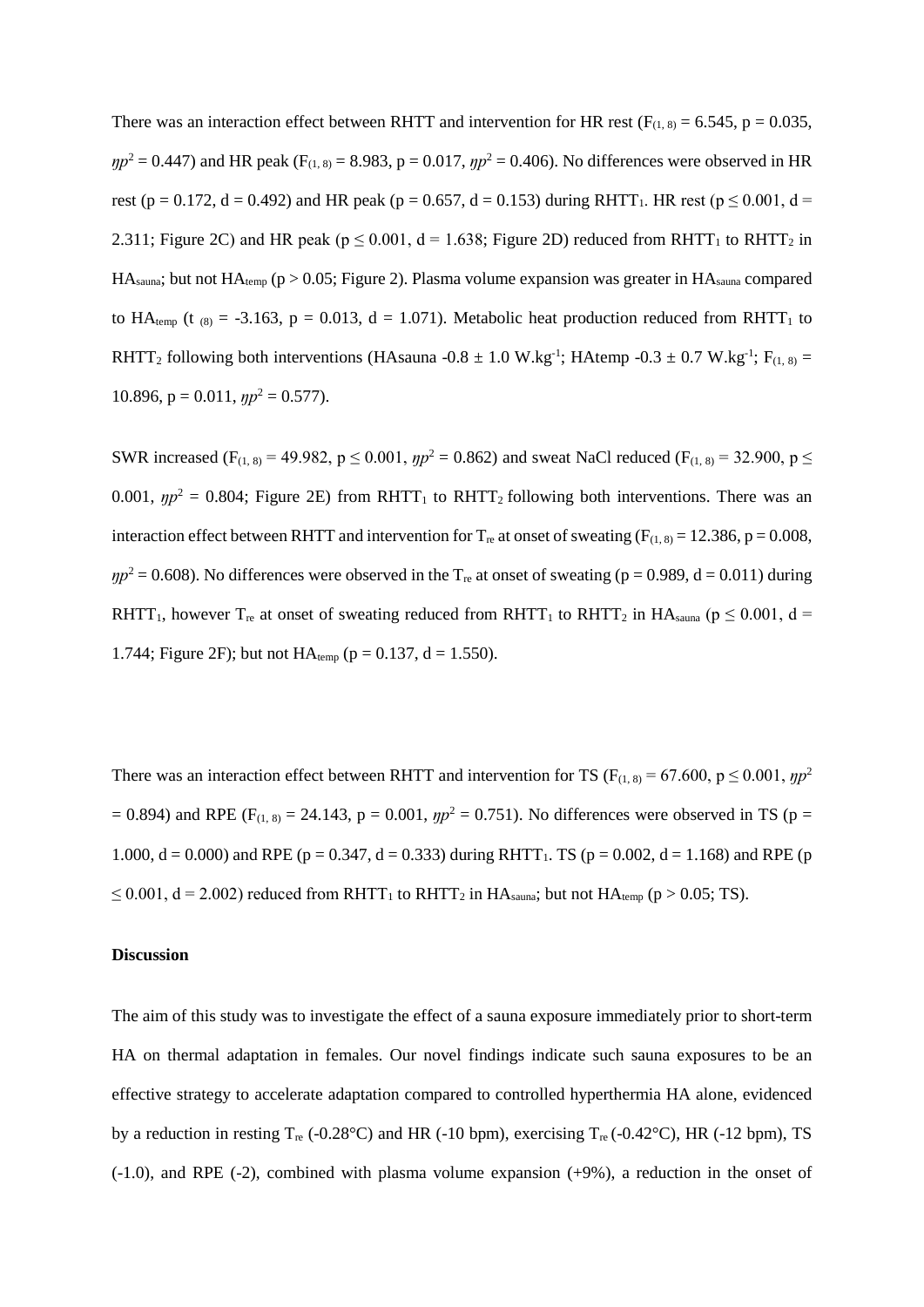sweating, an increase in SWR (-0.29 $^{\circ}$ C), and a decrease in sweat NaCl concentrations (-16 mMol.L<sup>-1</sup>). These adaptations are likely mediated in part by the accumulative 100 min additional heat exposure, in addition to the combined stimulus of an elevated HR, SWR, and TS during the sauna exposure compared to the temperate exposure. These findings are largely in keeping with other research employing controlled hyperthermia HA regimes in males<sup>8</sup>,<sup>22</sup>,<sup>23</sup> and suggest an altered autonomic control for heat balance. The importance of these findings is that HAsauna accelerates adaptation in females who appear to take longer to adapt compared to males<sup>5</sup>, whilst avoiding further interference with daily training that may occur when using long-term HA.

In the current study, there was a 9% plasma volume expansion when participants had a sauna exposure immediately prior to HA. This plasma volume expansion is similar to that observed by others following long-term exercise  $(+15\%)^{24}$  and sauna  $(+18\%)^{10}$  HA in males. However, short term heat acclimation alone was not able to elicit an expansion in plasma volume. These findings are in accordance with other short-term controlled hyperthermia HA investigations using male participants<sup>22</sup>,<sup>23</sup> who report a 1.8 -4.2% non-significant increase in plasma volume. Sauna exposures are suggested to act as an independent stimulus for HA by augmenting plasma volume expansion<sup>10,11</sup>; causing an increase in vascular filling to support cardiovascular stability, an increase in the specific heat capacity of blood, and an attenuation of skin blood flow responses<sup>3</sup>. The reduction in cardiovascular strain observed in the current study was likely mediated by plasma volume expansion, which may be caused by an increase in aldosterone and arginine vasopressin secretion in combination with NaCl conservation<sup>25</sup>, thus alleviating sub maximal exercise performance decerements<sup>26</sup> typically observed exercise in the heat.

This is the first study to provide data on an altered thermo-effector response of sudomotor function following HA in females, evidenced by a reduction in the  $T_{re}$  at the onset of sweating following HA s<sub>auna</sub>. This observation may be explained by the increase in SWR; which is likely mediated by an increase in the cholinergic sensitivity of the eccrine sweat gland<sup>27</sup>, altering the afferent neural activity of the central thermo-receptors<sup>27</sup>, resulting in an altered integration of thermal information<sup>27</sup>, in addition to glandular hypertrophy<sup>28</sup>. This is also the first study to provide data on sweat mineral concentrations following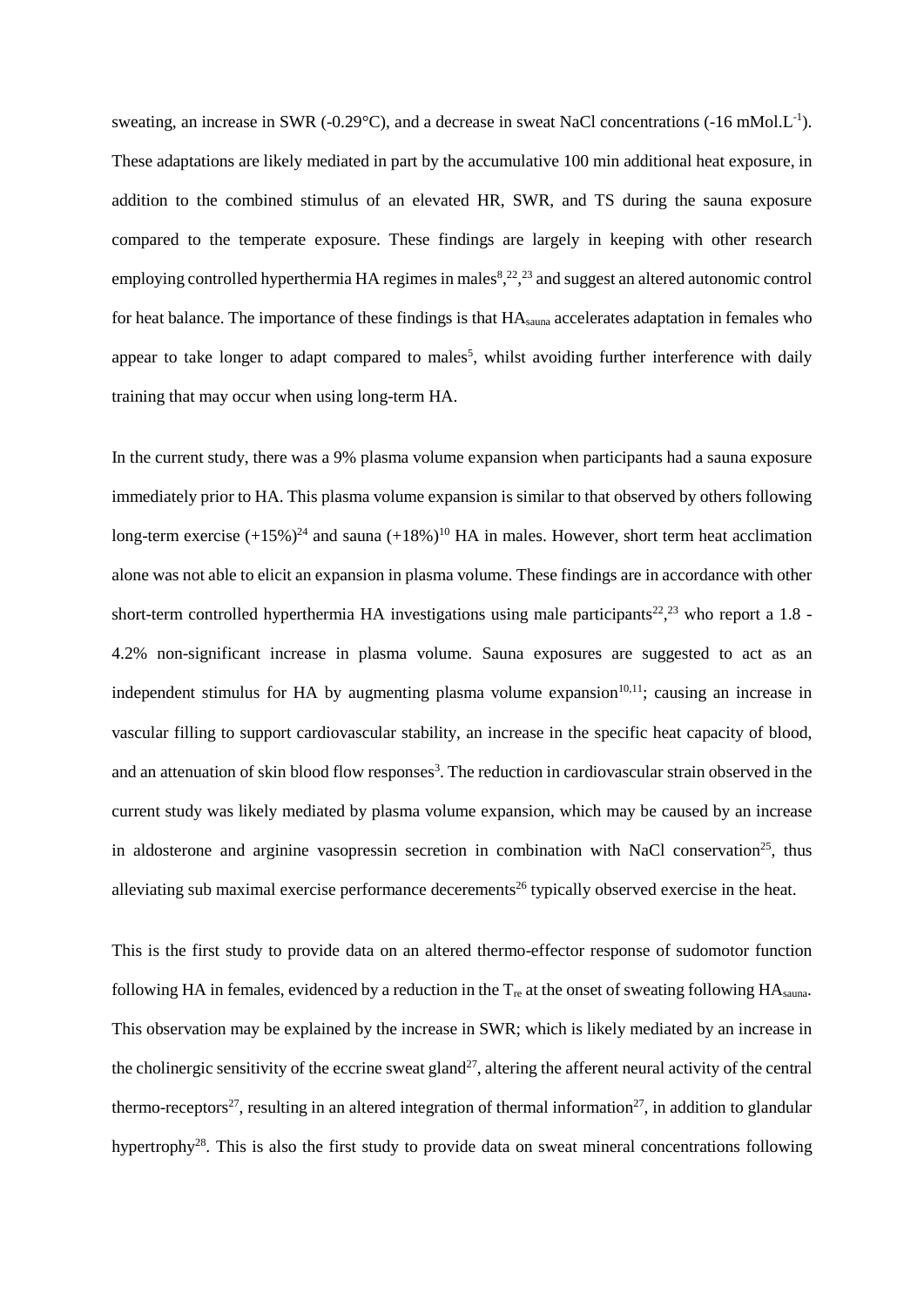controlled hyperthermia short-term HA in females. Both interventions resulted in a reduction in sweat concentrations of NaCl. The reduction observed following the HAsauna interventions exceeded that reported previously in males following short-term controlled hyperthermia  $HA^{23}$ . The mechanism of sweat mineral conservation are unclear, although previous data suggests sweat sodium conservation following HA involves increased sodium ion reuptake within the re-absorptive duct of the sweat gland<sup>29</sup> due to an increase in aldosterone secretion. This is a novel finding with practical relevance to female athletes who may experience chronic perfuse sweating during training which may raise the potential for mineral deficiencies<sup>30</sup>.

Sauna exposures immediately prior to HA improved TS and RPE whilst running in the heat. These findings may have implications for free-paced exercise in the heat, since thermal comfort is a main driver of behavioural thermoregulation<sup>31</sup>. Evidence that TS modulates self-selected exercise intensity comes from data determining that menthol mouth rinse and facial spray are able to match the ergogenic effect of cold water immersion with the induction of similar biochemical shifts including prolactin<sup>32</sup>; supporting the practical relevance of these findings for athletes preparing to compete under environmental conditions posing a potentially limiting thermal burden. Further investigations are required to determine the effect of short-term HA, with or without additional sauna stress on pacing and time trial performance in females.

#### **Conclusions**

These data demonstrate an effective HA method to alleviate heat strain in females over a short-term timescale. A sauna exposure immediately prior to controlled hyperthermia HA reduced thermoregulatory, cardiovascular, and perceptual strain during running in the heat. Exposure to sauna conditions immediately prior to controlled hyperthermia HA overcomes the practical limitations with current HA interventions by offering a time-efficient method using easily accessible equipment to accelerate thermal, cardiovascular, and perceptual adaptions whilst limiting the disruption from training.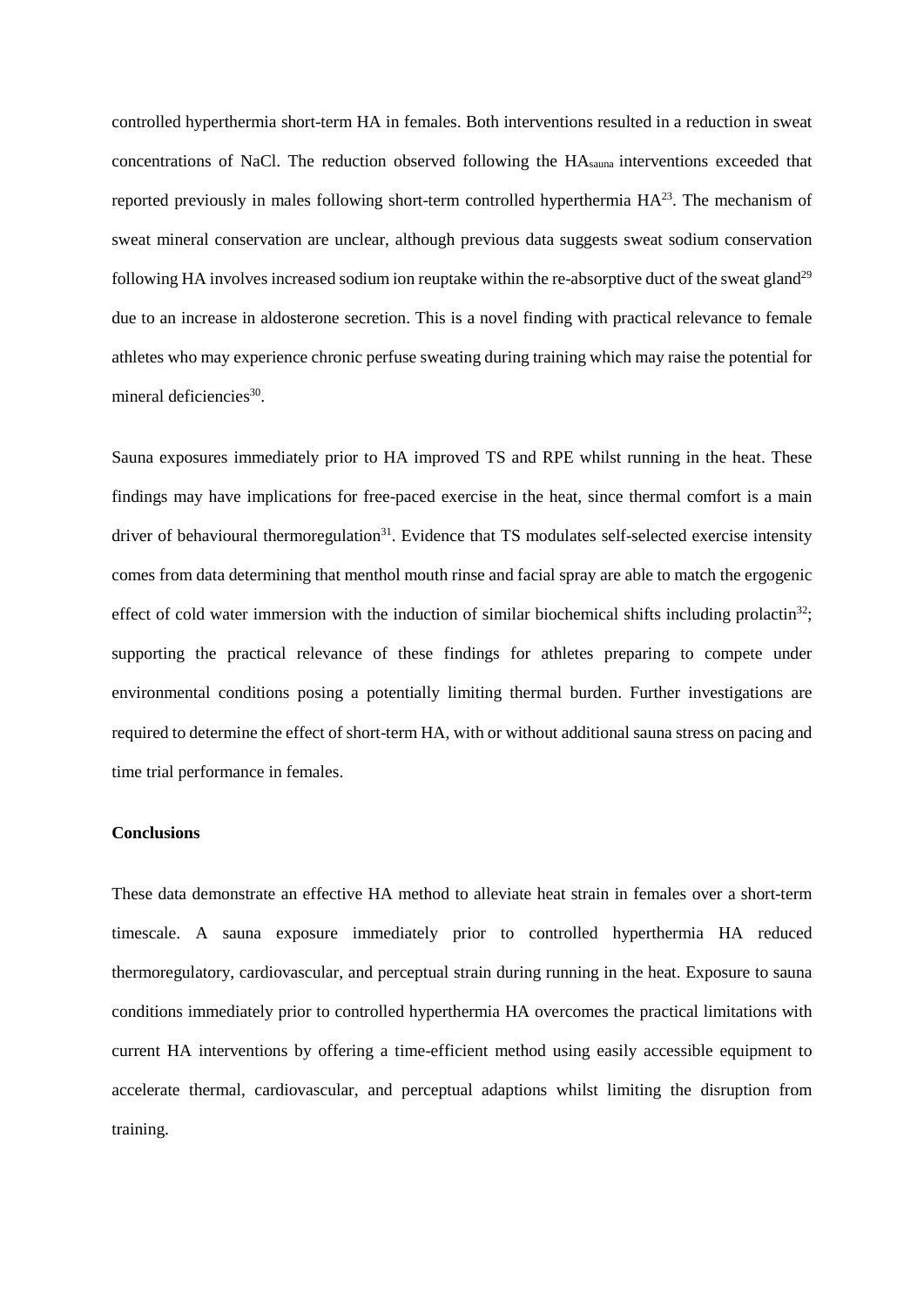### **Practical implications**

- Exposure to sauna-like conditions immediately prior to controlled hyperthermia HA attenuates thermoregulatory and cardiovascular strain in females during the follicular phase of the menstrual cycle.
- Combining sauna exposures with controlled hyperthermia HA alleviates heat strain and potentially susceptibility to heat illness in females.
- Combining sauna exposures with controlled hyperthermia HA should be considered when longterm HA is not available in females to alleviate heat strain.

### *Acknowledgements*

The authors would like to thank the volunteers for their participation in this investigation and the

University of Brighton technical support. There has been no financial assistance with the project.

## **References**

- 1 Gonzalez RR, Gagge AP. Warm discomfort and associated thermoregulatory changes during dry and humid heat acclimatization. *Isr J Med Sci* 1976; 12(8):804–807.
- 2 Lorenzo S, Halliwill JR, Sawka MN, et al. Heat acclimation improves exercise performance. *J Appl Physiol* 2010; 109(4):1140–1147. Doi: 10.1152/japplphysiol.00495.2010.
- 3 Sawka MN, Leon LR, Montain SJ, et al. Integrated physiological mechanisms of exercise performance , adaptation , and maladaptation to heat stress. *Compr Physiol* 2011; 1:1883–1928.
- 4 Racinais S, Alonso JM, Coutts AJ, et al. Consensus recommendations on training and competing in the heat. *Br J Sports Med* 2015; 49(18):1164–1173.
- 5 Mee JA, Gibson OR, Doust J, et al. A comparison of males and females' temporal patterning to short- and long-term heat acclimation. *Scand J Med Sci Sports* 2015; 25:250–258. Doi: 10.1111/sms.12417.
- 6 Sunderland C, Morris JG, Nevill ME. A heat acclimation protocol for team sports. *Br J Sports Med* 2008; 42:327–333.
- 7 Taylor NS. Human heat adaptation. *Compr Physiol* 2014; 4(1):325–365. Doi: 10.1002/cphy.c130022.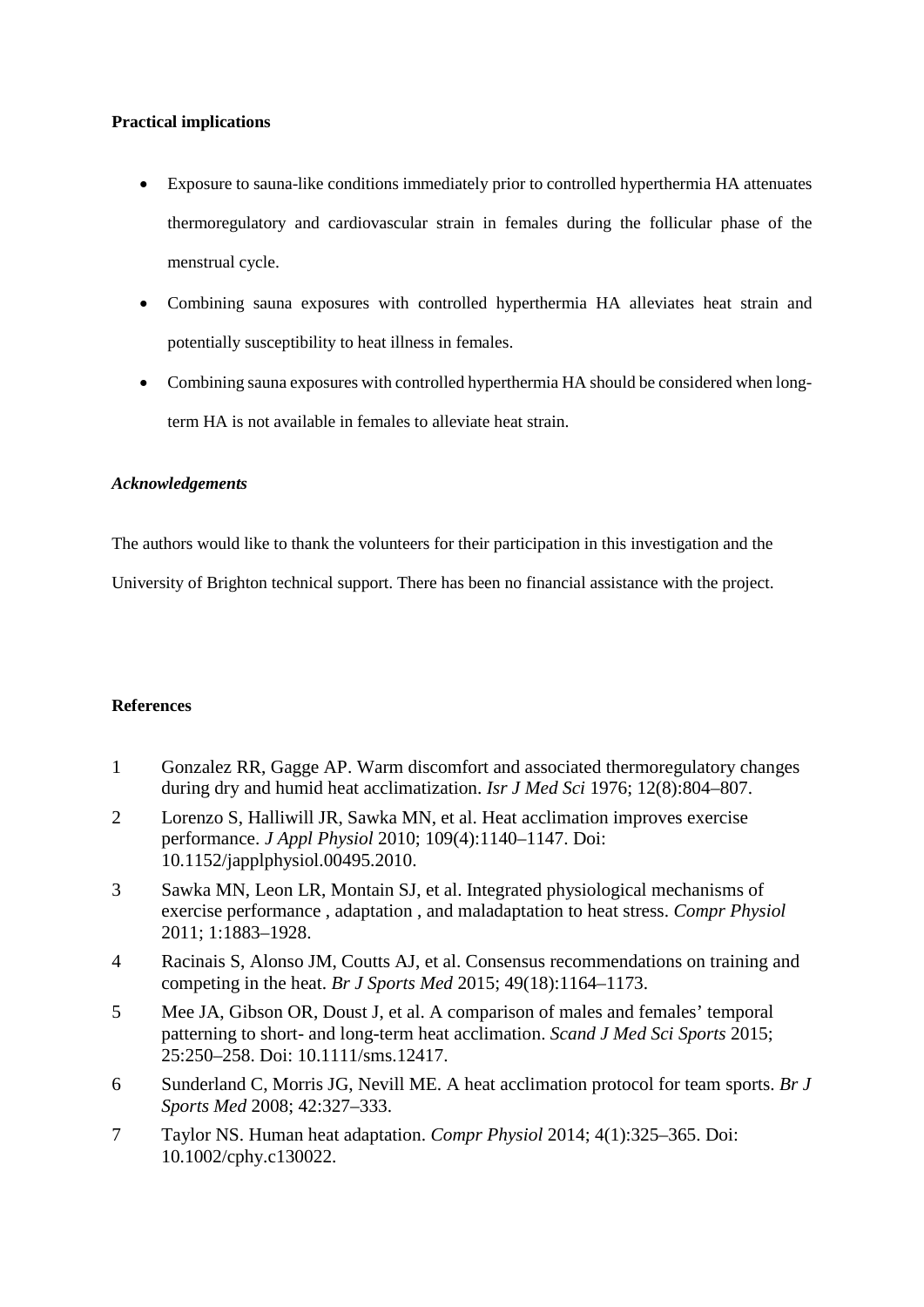- 8 Gibson OR, Mee JA, Tuttle JA, et al. Isothermic and fixed intensity heat acclimation methods induce similar heat adaptation following short and long-term timescales. *J Therm Biol* 2015; 49–50:55–65. Doi: 10.1016/j.jtherbio.2015.02.005.
- 9 Mee JA, Gibson OR, Tuttle JA, et al. Leukocyte Hsp72 mRNA transcription does not differ between males and females during heat acclimation. *Temperature* 2016. Doi: 10.1080/23328940.2016.1214336.
- 10 Stanley J, Halliday A, D'Auria S, et al. Effect of sauna-based heat acclimation on plasma volume and heart rate variability. *Eur J Appl Physiol* 2015; 115(4):785–794.
- 11 Scoon GSM, Hopkins WG, Mayhew S, et al. Effect of post-exercise sauna bathing on the endurance performance of competitive male runners. *J Sci Med Sport* 2007; 10(4):259–262.
- 12 Zurawlew MJ, Walsh NP, Fortes MB, et al. Post-exercise hot water immersion induces heat acclimation and improves endurance exercise performance in the heat. *Scand J Med Sci Sport* 2016; 26(7):745–754. Doi: 10.1111/sms.12638.
- 13 Van de Velde SS, Pierre IA, Fargo JS, et al. Effects of Exercise Training with a Sauna Suit on Cardiovascular Health : a Proof-of-Concept Study. *Int J Res Exerc Physiol* 2016; 11(1):1–10.
- 14 Taylor L, Midgley AW, Chrismas B, et al. Daily hypoxia increases basal monocyte HSP72 expression in healthy human subjects. *Amino Acids* 2011; 40(2):393–401.
- 15 Pandolf KB. Time course of heat acclimation and its decay. *Int J Sports Med* 1998; 19(2):S157–S160.
- 16 Ramanathan NL. A new weighting system for mean surface temperature of the human body. *J Appl Physiol* 1964; 19:531–533.
- 17 Dill DB, Costill DL. Calculation of percentage changes in volumes of blood, plasma, and red cells in dehydration. *J Appl Physiol* 1974; 37(2):247–248.
- 18 Mee J, Doust J, Maxwell N. Repeatability of a running heat tolerance test. *J Therm Biol* 2015; 49–50:91–97.
- 19 Cramer MN, Jay O. Selecting the correct exercise intensity for unbiased comparisons of thermoregulatory responses between groups of different mass and surface area. *J Appl Physiol* 2014; 116(9):1123–1132.
- 20 Hopkins WG. Spreadsheets for analysis of controlled trials with adjustment for a subject characteristic. *Sport Sci* 2006; 10:46–50.
- 21 Tyler CJ, Reeve T, Hodges GJ, et al. The effects of heat adaptation on physiology, perception and exercise performance in the heat: A meta-analysis. *Sport Med* 2016; 46(11):1699–1724. Doi: 10.1007/s40279-016-0538-5.
- 22 Garrett AT, Goosens NG, Rehrer NJ, et al. Induction and decay of short-term heat acclimation. *Eur J Appl Physiol* 2009; 107(6):659–670. Doi: 10.1007/s00421-009- 1182-7.
- 23 Neal RA, Corbett J, Massey HC, et al. Effect of short-term heat acclimation with permissive dehydration on thermoregulation and temperate exercise performance. *Scand J Med Sci Sports* 2015; 26(8):875–884. Doi: 10.1111/sms.12526.
- 24 Gibson OR, Turner G, Tuttle JA, et al. Heat Acclimation attenuates physiological strain and the Hsp72, but not Hsp90α mRNA response to acute normobaric hypoxia. *J Appl Physiol* 2015; 119:889–899.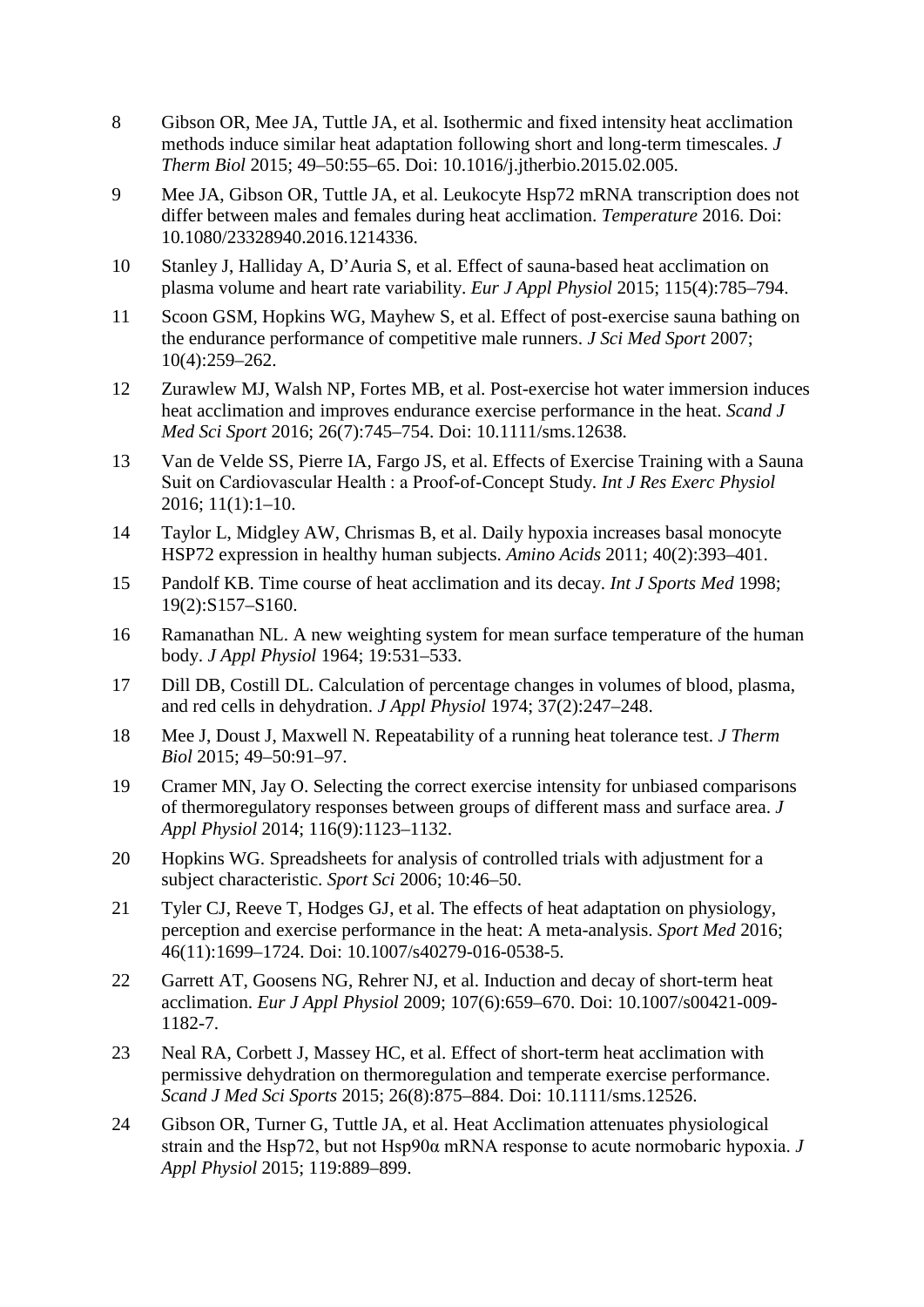- 25 Garrett AT, Rehrer NJ, Patterson MJ. Induction and decay of short-term heat acclimation in moderately and highly trained athletes. *Sport Med* 2011; 41(9):757–771.
- 26 Lorenzo S, Minson CT. Heat acclimation improves cutaneous vascular function and sweating in trained cyclists. *J Appl Physiol* 2010; 109:1736–1743. Doi: 10.1152/japplphysiol.00725.2010.
- 27 Charkoudian N. Mechanisms and modifiers of reflex induced cutaneous vasodilation and vasoconstriction in humans. *J Appl Physiol* 2010; 109(4):1221–1228.
- 28 Buono M, Numan T, Claros R, et al. Is active sweating during heat acclimation required for improvements in peripheral sweat gland function? *Am J Physiol Regul Integr Comp Physiol* 2009; 297(4):R1082-5.
- 29 Sato K, Dobson RL. Regional and individual variations in the function of the human eccrine sweat gland. *J Investig Dematology* 1970; 54(6):443–449.
- 30 Chinevere TD, Kenefick RW, Cheuvront SN, et al. Effect of heat acclimation on sweat minerals. *Med Sci Sport Exerc* 2008; 40(5):886–891.
- 31 Flouris AD, Schlader ZJ. Human behavioral thermoregulation during exercise in the heat. *Scand J Med Sci Sport* 2015; 25(S1):52–64.
- 32 Stevens CJ, Thoseby B, Sculley D V., et al. Running performance and thermal sensation in the heat are improved with menthol mouth rinse but not ice slurry ingestion. *Scand J Med Sci Sports* 2015. Doi: 10.1111/sms.12555.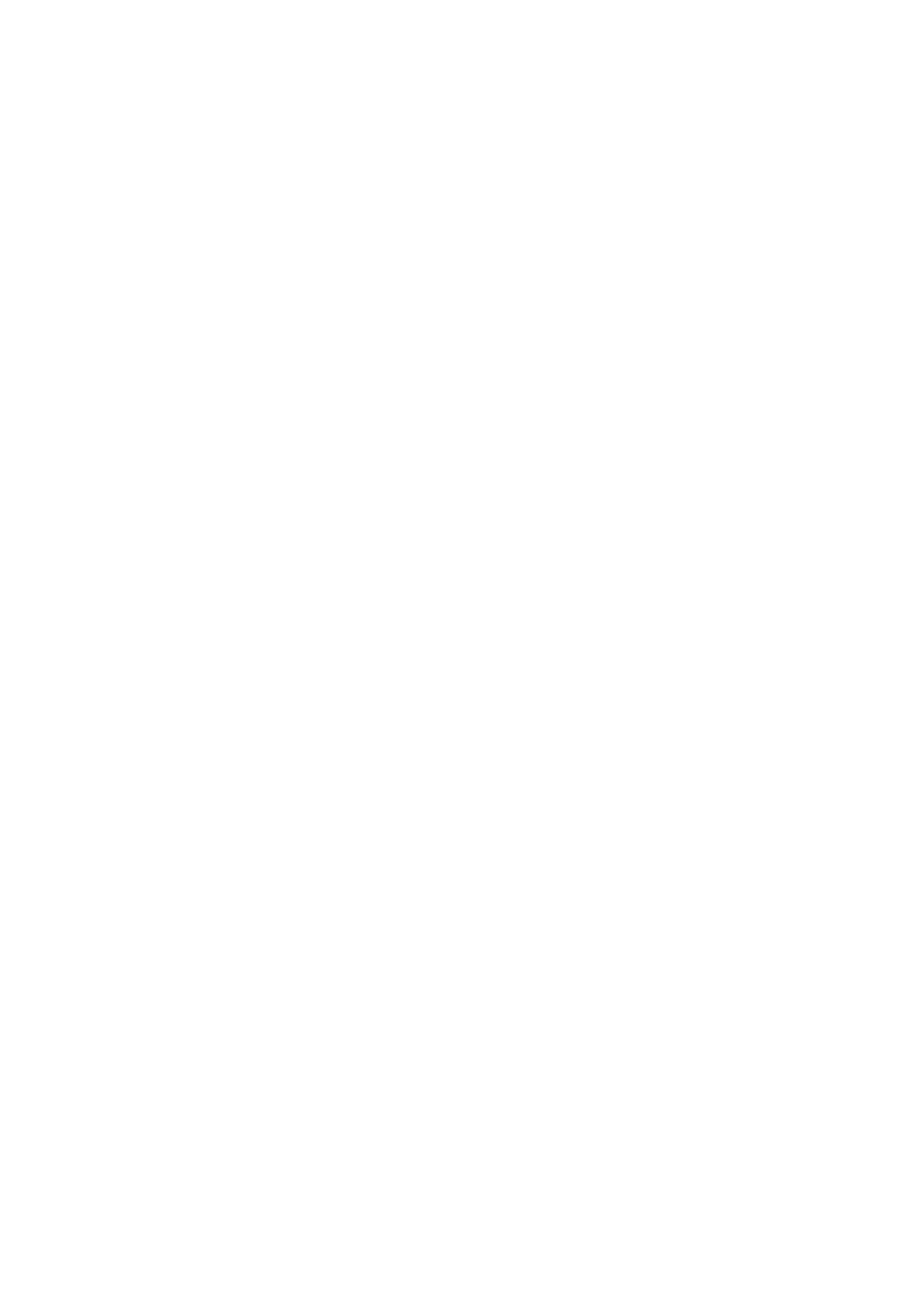| <b>Measures</b>                                          | $HA_{\text{sauna}}$ | $HA$ <sub>temp</sub> |
|----------------------------------------------------------|---------------------|----------------------|
| 20 min Sauna and Temperate exposure                      |                     |                      |
| Mean $T_{\text{re}}$ (°C)                                | $37.12 \pm 0.14$    | $37.26 \pm 0.17$     |
| Mean HR (bpm)                                            | $85 \pm 4*$         | $68 \pm 5$           |
| $SWR$ (L.hr <sup>-1</sup> )                              | $0.4 \pm 0.2$ *     | $0.0 \pm 0.0$        |
| <b>TS</b>                                                | $6 \pm 0$ *         | $5 \pm 1$            |
| 90 min Controlled Hyperthermia HA                        |                     |                      |
| Duration $T_{\text{re}} \geq 38.5^{\circ}\text{C (min)}$ | $52 \pm 10$         | $51 \pm 7$           |
| Exercise duration (min)                                  | $65 \pm 4$          | $67 \pm 2$           |
| Relative exercise intensity $(\%VO_2 \text{ max})$       | $63 \pm 4$          | $58 \pm 4$           |
| Total work (kJ)                                          | $379 \pm 39$        | $348 \pm 36$         |
| Mean $T_{re}$ (°C)                                       | $38.23 \pm 0.14$    | $38.26 \pm 0.06$     |
| Mean HR (bpm)                                            | $145 \pm 8$         | $146 \pm 8$          |
| Sweat NaCl $(mMol.L^{-1})$                               | $40 \pm 14$ *       | $47 \pm 13$          |

Table 1. Physiological and performance responses during the HA<sub>sauna</sub> and HA<sub>temp</sub> intervention. Data presented as Mean ± SD

Notes. HR heart rate; NaCl sodium chloride; SWR sweat rate; T<sub>re</sub> rectal temperature; TS thermal sensation. \* denotes significant difference between  $HA_{temp}$  and  $HA_{samn}$  (p  $\leq$ 

0.05).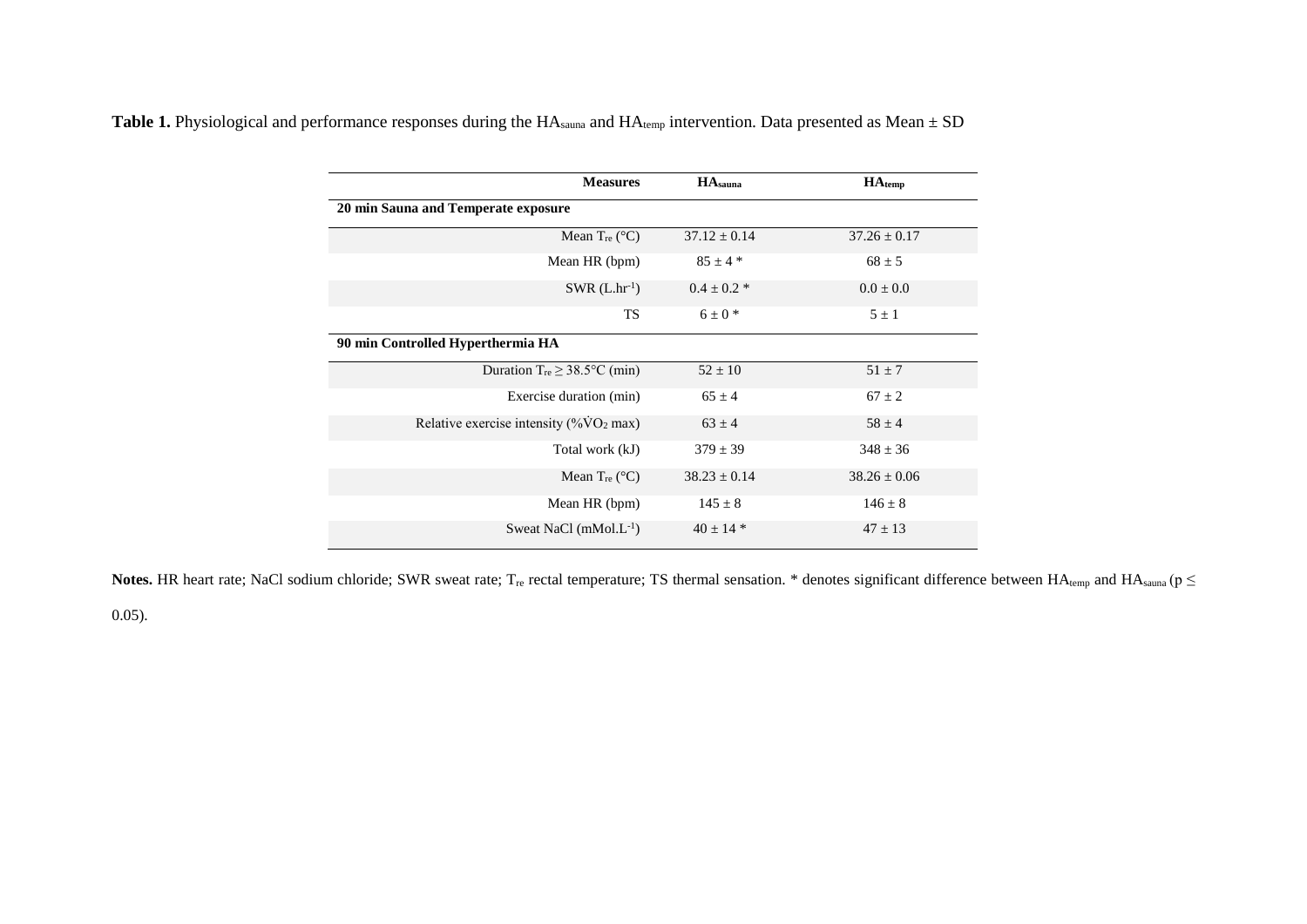**Table 2.** Delta change for physiological and perceptual responses from RHTT<sub>1</sub> to RHTT<sub>2</sub> in the HA<sub>sauna</sub> and HA<sub>temp</sub>. Data presented as Mean  $\pm$  SD (90%) confidence intervals) and the quantitative chance that the true difference was higher, trivial, lower than the smallest worthwhile change.

| <b>Measures</b>                                    | $HA_{\text{sauna}}$                           |                                | $HA$ <sub>temp</sub>               |                               |
|----------------------------------------------------|-----------------------------------------------|--------------------------------|------------------------------------|-------------------------------|
|                                                    | Mean $\pm$ SD (90% CI)                        | Higher/ trivial/ lower $(\% )$ | Mean $\pm$ SD (90% CI)             | Higher/ trivial/lower $(\% )$ |
| Resting $T_{re}$ (°C)                              | $-0.28 \pm 0.16$ (-0.38; -0.18) <sup>+*</sup> | 0, 5, 95                       | $-0.07 \pm 0.17$ (-0.18; 0.04)     | 0, 95, 5                      |
| Peak $T_{re}$ ( $°C$ )                             | $-0.42 \pm 0.23$ (-0.57; -0.27) <sup>+*</sup> | 0, 11, 89                      | $-0.05 \pm 0.17$ ( $-0.15$ ; 0.05) | 0, 100, 0                     |
| Peak skin temperature $(^{\circ}C)$                | $-0.89 \pm 0.86$ (-1.4; -0.35) <sup>+*</sup>  | 0, 15, 85                      | $+0.03 \pm 0.6$ (0.01; 0.05)       | 0, 100, 0                     |
| Resting HR (bpm)                                   | $-10 \pm 4$ (-14; -6) <sup>+*</sup>           | 0, 4, 96                       | $-4 \pm 5$ ( $-7$ ; $-1$ )         | 0, 85, 15                     |
| Peak HR (bpm)                                      | $-12 \pm 7$ (-16; -8) <sup>+*</sup>           | 0, 50, 50                      | $-3 \pm 4 (-5; -1)$                | 0, 100, 0                     |
| Plasma volume expansion (%)                        | $+9 \pm 7(4; 14)^*$                           | 93, 7, 0                       | $+1 \pm 3$ (0.4; 1.6)              | 0, 100, 0                     |
| $SWR(\%)$                                          | $+81 \pm 54$ (51; 110) *                      | 99, 1, 0                       | $+58 \pm 41$ (42; 92) *            | 94, 6, 0                      |
| Sweat NaCl $(mMol.L^{-1})$                         | $-16 \pm 10$ (-22; -10) *                     | 0, 95, 5                       | $-5 \pm 2$ (-7; -3) *              | 0, 100, 0                     |
| T <sub>re</sub> at onset of sweating $(^{\circ}C)$ | $-0.29 \pm 0.15$ (-0.4; -0.18) <sup>+*</sup>  | 0, 43, 57                      | $-0.08 \pm 0.15$ (-0.17, 0.01)     | 0, 100, 0                     |
| <b>TS</b>                                          | $-1.0 \pm 0.5$ (-1.4; -0.6) <sup>+*</sup>     | 0, 31, 69                      | $0.0 \pm 0.5$ (0; 0)               | 1, 99, 0                      |
| <b>RPE</b>                                         | $-2 \pm 1$ (-3; -1) <sup>+*</sup>             | 0, 2, 98                       | $-1 \pm 1$ (-2; 0)                 | 0, 50, 50                     |

**Notes.** HR heart rate; NaCl sodium chloride; RPE rating of perceived exertion; SWR sweat rate;  $T_{\text{re}}$  rectal temperature; TS thermal sensation.  $^{+}$  denotes an interaction effect between HA<sub>temp</sub> and HA<sub>sauna</sub>; \* denotes significant difference between RHTT<sub>1</sub> and RHTT<sub>2</sub> ( $p \le 0.05$ ). The qualitative chances of either higher or lower differences were evaluated as follows; 1%, almost certainly not; 1–5%, very unlikely; 5–25%, unlikely; 25–75%, possible; 75–95%, likely; 95–99%, very likely; >99%, almost certain.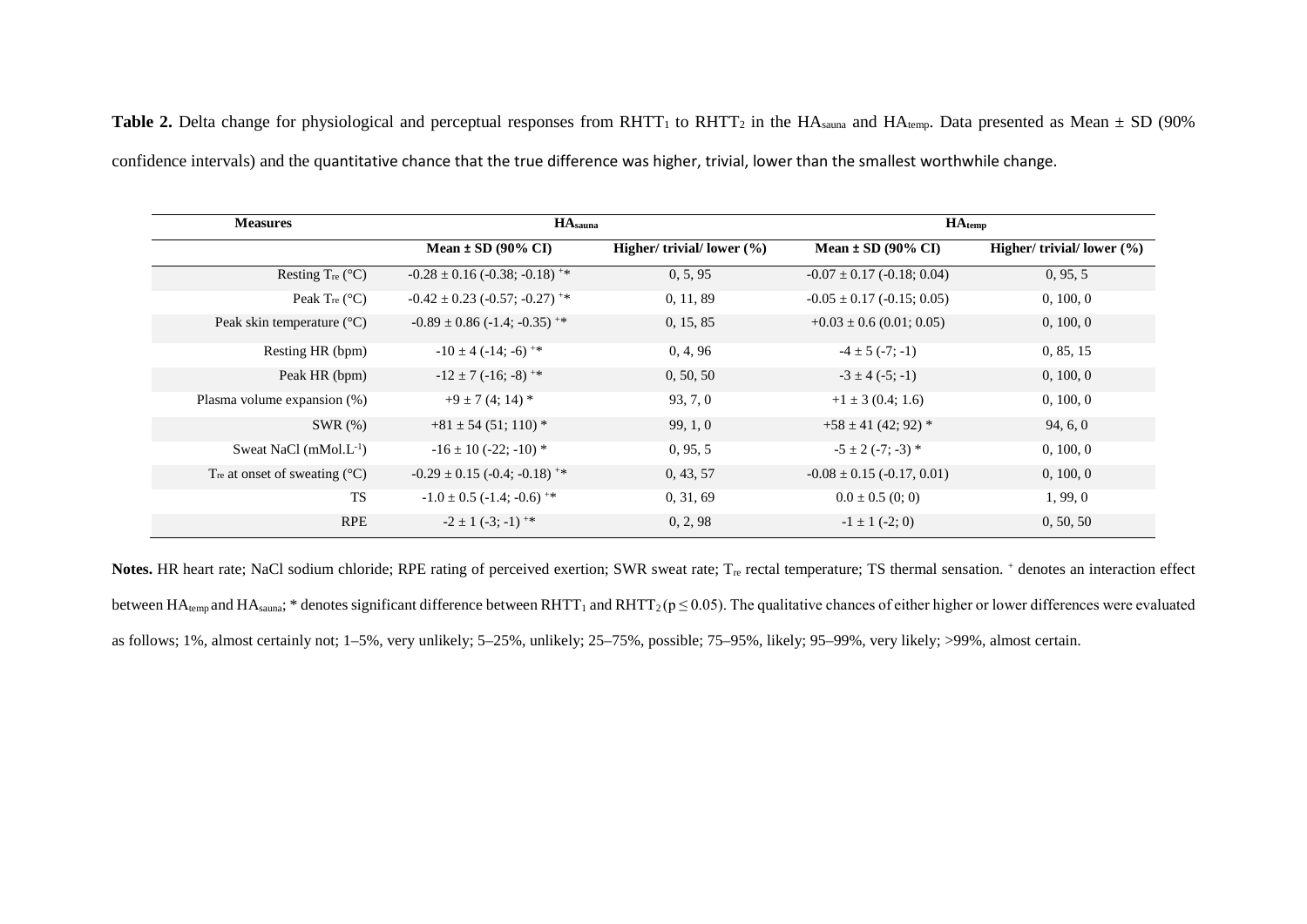

Figure 1: Experimental Schematic. HA<sub>temp</sub> and HA<sub>sauna</sub> completed in a randomised cross over design, separated by 7 wk. Figures represent mean ± SD data for rectal temperature ( $T_{\text{re}}$ ), heart rate (HR), and power during the HA<sub>temp</sub> (closed markers) and HA<sub>sauna</sub> (open markers). See text for full details.